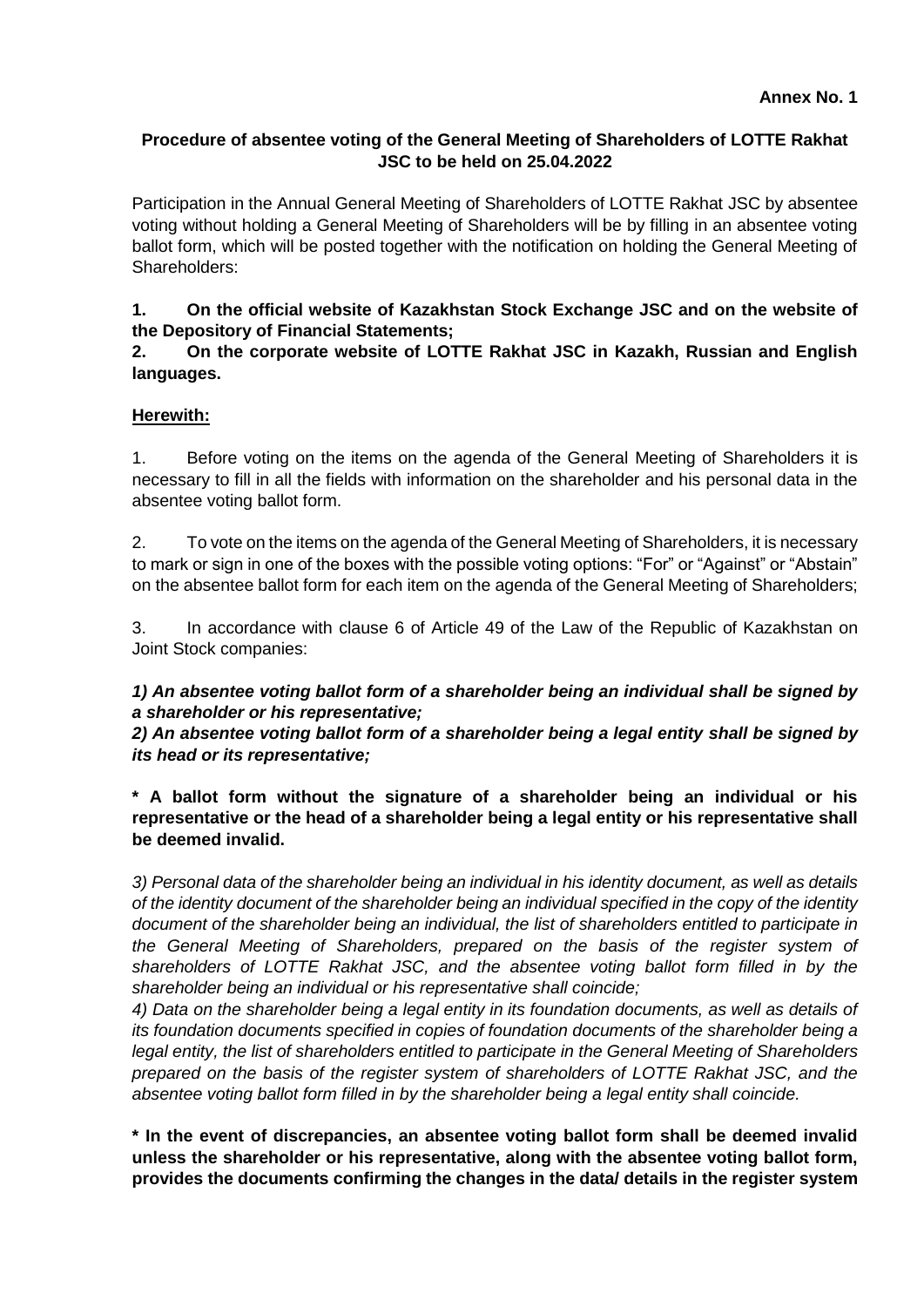**of the holders of the Central Securities Depository JSC (Original document or its notarized copy).**

4. Shareholders shall enclose with the absentee voting ballot form:

# **1) Shareholders being individuals (residents of the Republic of Kazakhstan, including nonresidents of the Republic of Kazakhstan):**

 $\checkmark$  A copy of a document proving the identity of the shareholder; in the event the absentee voting ballot form is signed by its representative: copies of the document proving the identity of the shareholder and its representative and a copy of the document proving the right of the representative to sign;

# **2) Shareholders being legal entities (residents of the Republic of Kazakhstan):**

- $\triangleright$  A copy of the Resolution of the authorized body of the shareholder being legal entity on the appointment/election of its head;
- $\triangleright$  A copy of the Order on appointment to the position;
- $\triangleright$  A copy of the document proving the identity of the head of the shareholder being legal entity;
- $\triangleright$  In case the ballot form is signed by the representative of the shareholder being a legal entity:
- in addition to the above documents copies of an identity document of the shareholder's representative and a document confirming the representative's right to sign.

# **3) Shareholders being legal entities (non-residents of the Republic of Kazakhstan):**

 $\triangleright$  Apostilled/legalized, if necessary, determined in accordance with the laws of the country of residence of the shareholder, documents confirming the right to sign the absentee voting ballot form, including documents proving the identity of the person signing the absentee voting ballot form (copies);

5. Acceptance of the absentee voting ballot form and necessary documents will be carried out at the actual location of the Management Board of LOTTE Rakhat JSC:

The Republic of Kazakhstan, index 050002, Almaty, 2a Zenkov Street or by post (including courier) service (through the offices of Kazpost JSC, DHL and other courier services), allowing to fix the fact of sending the absentee voting ballot forms and the necessary documents, specified in this information notice.

Completed absentee voting ballot forms on each item on the agenda should be submitted to LOTTE Rakhat JSC **between 09:00 hours on 25 March 2022 and 18:00 hours on 24 April 2022 (Nur-Sultan city time zone).**

#### **\* The date of submission of absentee voting ballot forms will be the date of its registration in the administrative office of LOTTE Rakhat JSC.**

6. According to clause 3 of Article 46 of the Law of the Republic of Kazakhstan on Joint Stock Companies on April 25, 2022 a Ballot Committee will determine the validity of absentee voting ballot forms received and count the number of valid ballots and the votes indicated in them for each item on the agenda; determine whether a quorum of the General Meeting of Shareholders is present; draw up Minutes on the Results of Voting and transfer the voting ballots and Minutes on the Results of Voting to the Company's archive.